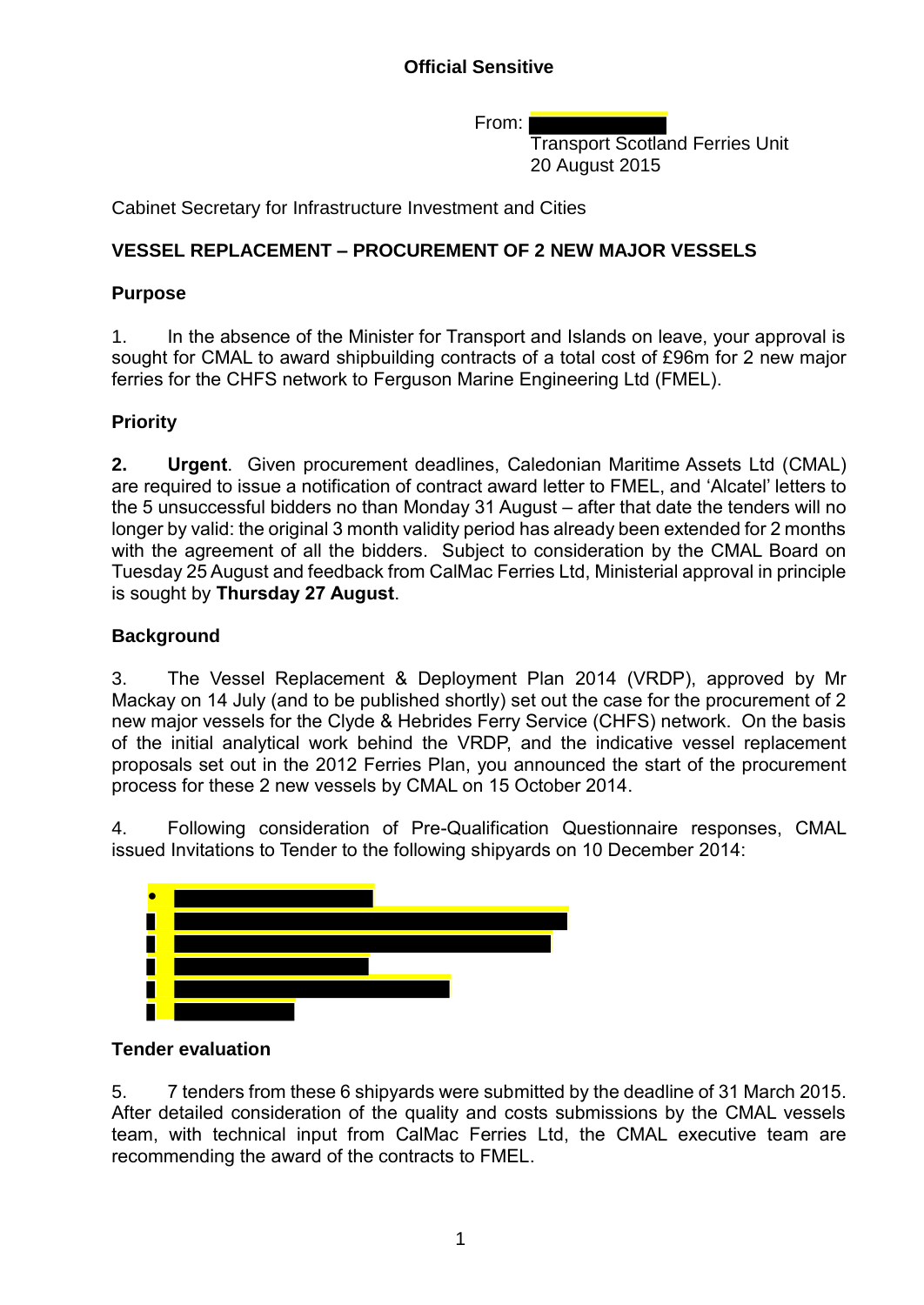6. It was made clear to tenderers that the quality/price ratio for assessment of proposals was 50:50. FMEL was the highest quality bid received but also the highest price. Taken together, the FMEL tender achieved the highest overall evaluation score.

7. Although CMAL are responsible for vessel procurement, under the tripartite arrangements in place CalMac have been consulted extensively at technical level to achieve their endorsement of the detailed specification and designs which will form part of the shipbuilding contract. Intensive exchanges between CMAL and CalMac on the one hand and CMAL and FMEL on the other have resolved the vast majority of the issues identified by CalMac. CalMac are currently carrying out a final review of documentation, due to complete on 25 August.

8. On the basis of discussions at the project steering group today, we anticipate that CalMac will not be in a position to fully endorse the shipbuilding documentation by the required deadline. However, under agree procedures this does not prevent CMAL from awarding the contract and further efforts will be undertaken during the detailed design of the vessel by FMEL to address any outstanding points. These issues largely concern the access of the vessels to the various ports that they may serve during their working lives and the potential requirement for modifications at some ports. However, on the basis of the information available to us at this point, the risk of major infrastructure requirements to accommodate these vessels – such as those at Stornoway and Ullapool to accommodate the MV Loch Seaforth – is considered to be low. That said, the CHFS port infrastructure as a whole, which was largely designed for a very different size and type of vessel – requires ongoing investment in order to continue to support safe and reliable ferry services which can meet the growing demand for travel to and from the islands.

9. The vessels have been designed as 'dual-fuel' so they can operate on LNG and marine diesel. LNG is significantly cleaner and is being adopted increasingly by ferry operators in northern Europe largely in response to tighter sulphur regulations which will apply on the west coast from 2020. LNG brings some logistics challenges, which CalMac are looking into, and may require some additional fuelling infrastructure. The benefit of 'dual-fuel' is that the vessels can be run on conventional fuel if there is any interruption in LNG supply. When the initial business case for this project was drawn up, the forecast price of LNG compared to marine diesel made a compelling case for its adoption. Since then, the fall in oil prices has, at this point in time, removed the price benefit of LNG; however, historically gas prices follow oil prices and over the long-term we would expect a financial as well as an environmental benefit from using gas.

### **Delivery timetable**

10. Under the draft contracts, the first vessel will be delivered in January 2018 and the second in March 2018, subject to final clarification and permissible delays. As previously announced, these ships are earmarked for Ardrossan-Brodick and the Uig Triangle although the final decision on vessel deployment rests with the operator and will be informed by further analysis of demand on all major routes.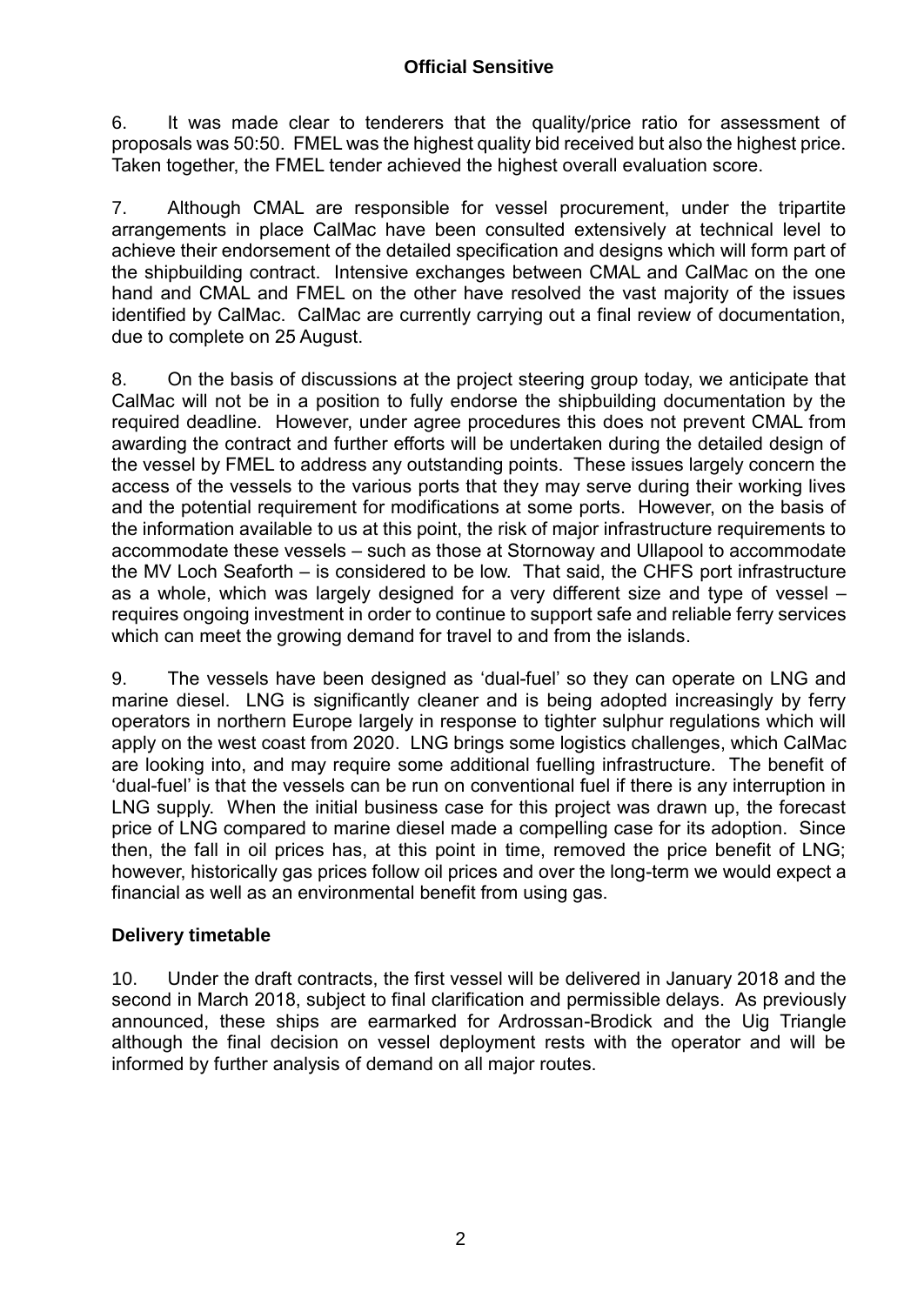### **Financial issues**

11. The contract value is £96m. This is higher than the £80m included in the VRDP – which will be updated prior to publication – and the revised estimate of £90m included in CMAL's 3-year Corporate Plan, which has already been published.

12. This capital funding commitment will fall over 3 financial years to 2017-18 and has been submitted to Scottish Government Finance for consideration. The cost in 2015-16 can be covered from within the capital allocation to the Ferries Budget. The cost in 2016- 17 will however require an increased capital allocation of around £20m.

13. Capital funding will be provided by loans from Transport Scotland to CMAL, repaid with interest over an agreed period, usually 25 years. An initial business case was drawn up by CalMac to inform the recommendation to initiate the procurement by CMAL. This is currently being updated to reflect the increased capital cost. Over the estimated 30-year lifetime of these ships, the capital cost represents a small share of overall costs.

#### **Presentational issues**

14. Subject to Ministerial approval and the clearance by SG Finance of the in-year and future funding commitments, CMAL will formally offer the contract to FMEL on 31 August which will be confirmed following the statutory 10 day standstill period. An initial announcement can be made to coincide with the formal offer, in agreement with the shipyard, rather than waiting for the 10 days.

15. Given the significance of the award in respect of Scottish Government investment in the ferry fleet, retention and creation of jobs at a resurgent Ferguson shipyard and the scale of the costs, we will work with Press TS colleagues and CMAL to ensure maximum positive publicity from this significant announcement. We will ask Press TS to lead on a Communications Plan.

16. It would be appropriate for Mr Mackay as Minister for Transport and Islands to lead on this announcement, highlighting the benefits to the islands as well as the jobs and training opportunities in Inverclyde.

17. As with any procurement, a legal challenge from one of the unsuccessful shipyards cannot be discounted. CMAL have not identified any particular risks in this regard and, in any case, are confident that any challenge can be defended. That said, the relationship between Scottish Ministers and Ferguson's owner is well known.

#### **Recommendation**

18. We recommend that you approve the award of the two shipbuilding contracts by CMAL to Ferguson Marine Engineering Ltd.

Transport Scotland Ferries Unit

20 August 2015